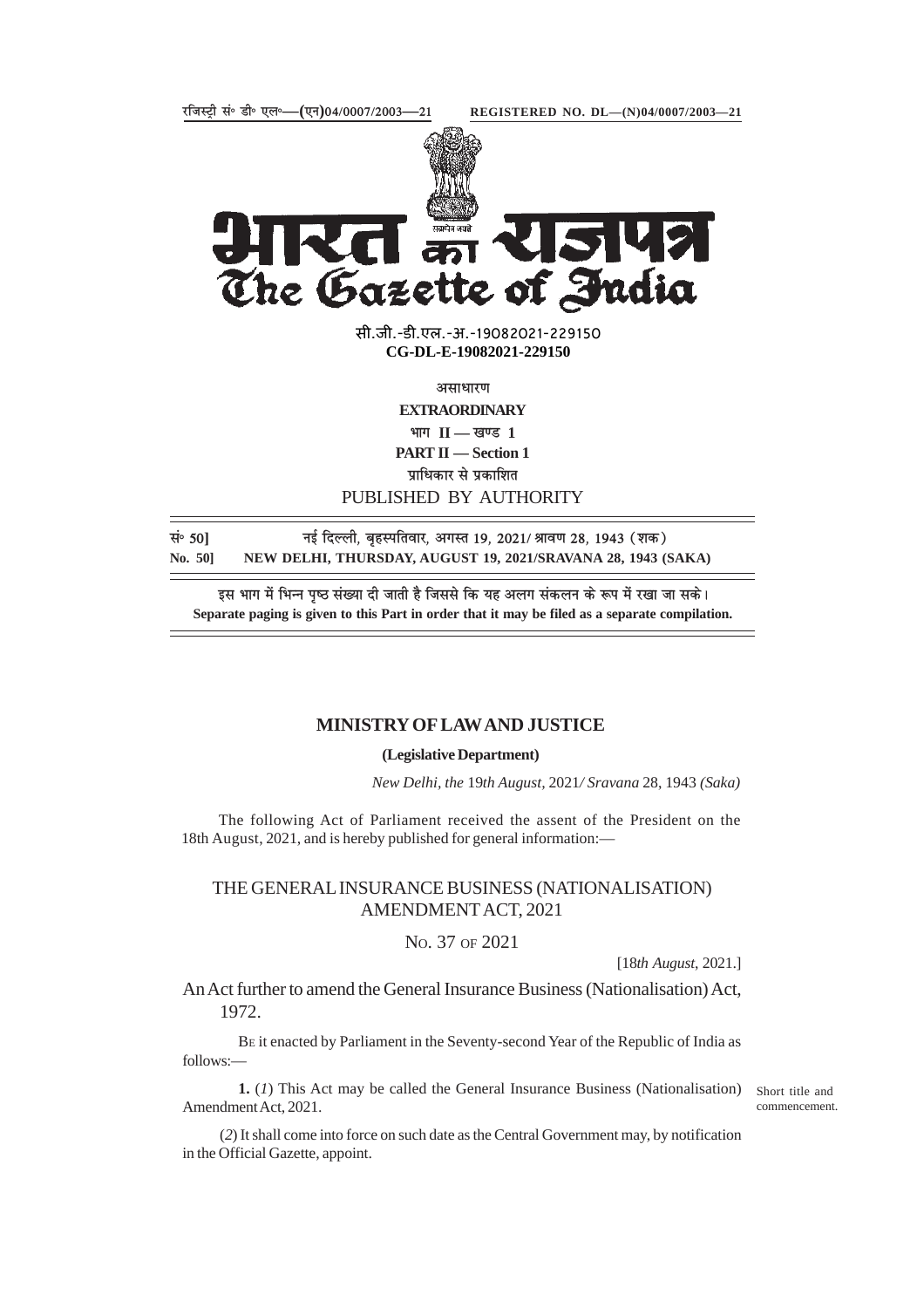| Amendment<br>of section 3.             | 2. In section 3 of the General Insurance Business (Nationalisation) Act, 1972 (hereinafter 57 of 1972.<br>referred to as the principal Act),—                                                                                                                                                           |                           |
|----------------------------------------|---------------------------------------------------------------------------------------------------------------------------------------------------------------------------------------------------------------------------------------------------------------------------------------------------------|---------------------------|
|                                        | (i) after clause (b), the following clause shall be inserted, namely:—                                                                                                                                                                                                                                  |                           |
|                                        | $'(ba)$ "board of directors" or "board", in relation to a specified insurer,<br>shall have the same meaning as assigned to it in clause $(10)$ of section 2 of the<br>Companies Act, 2013;';                                                                                                            | 18 of 2013.               |
|                                        | $(ii)$ in clause $(c)$ , for the words and figures "the Companies Act, 1956", the words<br>and figures "the Companies Act, 2013" shall be substituted;                                                                                                                                                  | 1 of 1956.<br>18 of 2013. |
|                                        | $(iii)$ for clause $(g)$ , the following clause shall be substituted, namely:-                                                                                                                                                                                                                          |                           |
|                                        | $'(g)$ "general insurance business" shall have the same meaning as assigned<br>to it in the Insurance Act, 1938;';                                                                                                                                                                                      | 4 of 1938.                |
|                                        | $(iv)$ in clause $(h)$ , for the word and figures "section 617", the words, brackets and<br>figures "clause $(45)$ of section 2" shall be substituted;                                                                                                                                                  |                           |
|                                        | (v) after clause (o), the following clause shall be inserted, namely:—                                                                                                                                                                                                                                  |                           |
|                                        | $'(\text{oa})$ "specified insurer" means the Corporation as defined in clause (d) or<br>any of the insurance companies specified in section 10A;'.                                                                                                                                                      |                           |
| Amendment<br>of section 9.             | 3. In section 9 of the principal Act, for the words and figures "the Companies"<br>Act, 1956", the words and figures "the Companies Act, 2013" shall be substituted.                                                                                                                                    | 1 of 1956.<br>18 of 2013. |
| Amendment of<br>section 10B.           | <b>4.</b> In section 10B of the principal Act, the proviso shall be omitted.                                                                                                                                                                                                                            |                           |
| Insertion of<br>new section<br>24B.    | <b>5.</b> After section 24A of the principal Act, the following section shall be inserted,<br>namely:-                                                                                                                                                                                                  |                           |
| Cessation of<br>application of<br>Act. | $24B(1)$ On and from the date on which the Central Government ceases to control<br>any specified insurer, after the commencement of the General Insurance Business<br>(Nationalisation) Amendment Act, 2021, the provisions of this Act shall cease to apply<br>in respect of that specified insurer.   |                           |
|                                        | (2) Notwithstanding anything contained in sub-section $(I)$ , on the date of<br>cessation of applicability referred to in sub-section $(1)$ ,—                                                                                                                                                          |                           |
|                                        | (a) any scheme framed by the Central Government under sub-section $(1)$<br>of section 17A in respect of the specified insurer referred to in sub-section $(I)$<br>shall be deemed to have been adopted by the board of directors of such specified<br>insurer:                                          |                           |
|                                        | Provided that the board of directors may make such additions, amendments<br>or variations thereto, or frame new policy in place of such scheme, as it may<br>deem appropriate;                                                                                                                          |                           |
|                                        | (b) without prejudice to the generality of the power of the board of directors<br>of the specified insurer under clause $(a)$ , all powers exercisable by the Central<br>Government under a scheme framed by it in sub-section $(I)$ of section 17A shall<br>be exercisable by that board of directors. |                           |
|                                        | <i>Explanation</i> 1.—For the purposes of this section, the expression "control"<br>means the right of the Central Government, in relation to a specified insurer,—                                                                                                                                     |                           |
|                                        | $(i)$ to appoint a majority of its directors; or                                                                                                                                                                                                                                                        |                           |

(*ii*) to have power over its management or policy decisions,

by virtue of its shareholding rights or management rights under its articles of association or shareholders agreements or voting agreements or any other agreements executed with the specified insurer or any other person in relation to the specified insurer.